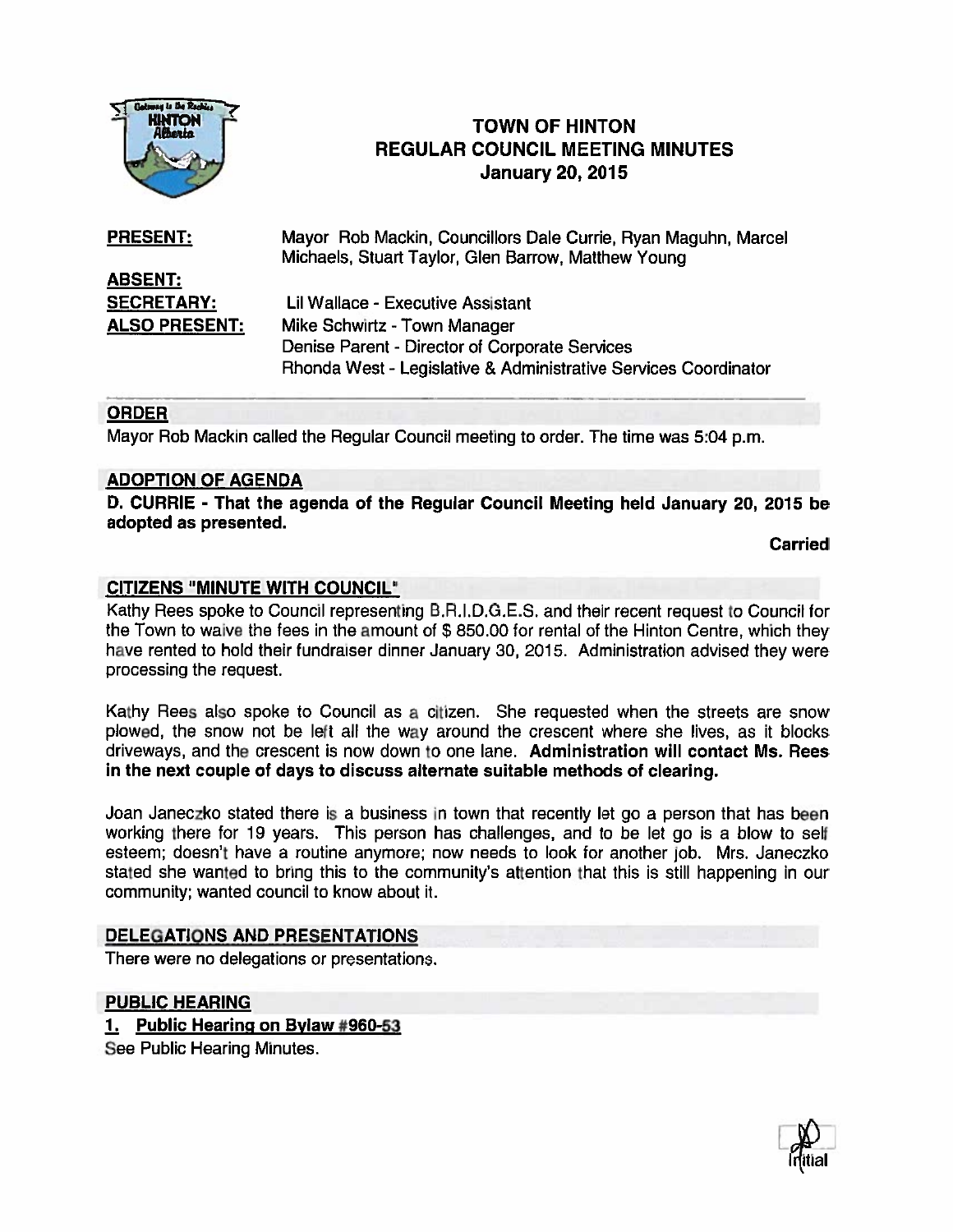# 2. Public Hearing - Reserve Disposal (Plan 3476KS, Lot P2)

See Public Hearing Minutes.

## COUNCIL MINUTES FOR ADOPTION

- 1. Regular Meeting of Council Minutes -January 6, 2015
- 2. Standing Committee of Council Minutes January 13, 2015

M. YOUNG - That the Minutes listed above be approved as presented.

## ACTION ITEMS

Refer to the Regular Council Meeting Agenda package for January 20, 2015 for detailed background information on these decisions.

1. Land Use Bylaw #960-53 - Second and Third Reading

G. BARROW - That Council <sup>g</sup>ive Second Reading to Land Use Bylaw Amendment #960-53.

Carried

Carried

D. CURRIE - That Council <sup>g</sup>ive Third Reading to Land Use Bylaw Amendment #960-53.

Carried

# 2. Municipal Development Plan Bylaw #1084 and Land Use Byaw #1088

Council still has concerns respecting the bylaws and asked Administration to arrange <sup>a</sup> telephone conference call with the consultants, Pario Plan, prior to any public hearing being scheduled.

R. MAGUHN - That Council <sup>g</sup>ive First Reading to Municipal Development Plan Bylaw #1 084.

Carried

D. CURRIE - That Council <sup>g</sup>ive First Reading to Land Use Bylaw - Bylaw #1 088.

Carried

# 3. Reserve Disposal (Plan 3476KS, Lot P2)

G. BARROW - That Council, by Resolution of Council, procee<sup>d</sup> with the removal of the reserve designation on Lot P2, Plan 3476KS.

Carried

R. MAGUHN - That Council direct Administration to convert the land into road right of way.

Carried

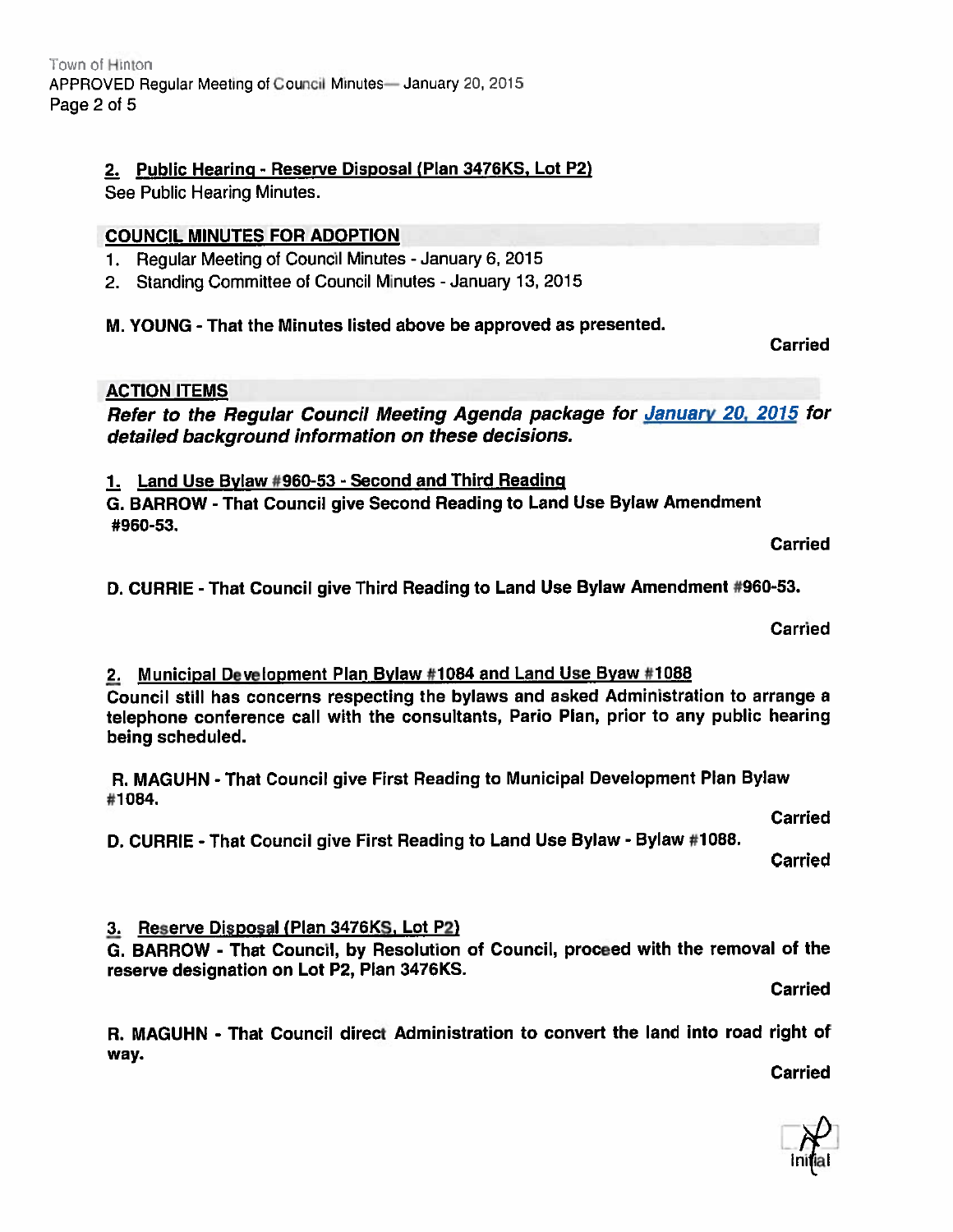### R. MAGUHN - That Council direct Administration to pu<sup>t</sup> out to tender for sale <sup>a</sup> portion of Lot P2, Plan 3476KS.

Alter discussions, the Mayor called for <sup>a</sup> brief recess to allow Administration to prepare information on procedural process. The time was 5:58 p.m. The meeting reconvened at 6:04 p.m.

Councillor Maguhn requested and received Unanimous Consent to withdraw this motion.

Motion Withdrawn

## R. MACKIN -That Council reconsider the motion made earlier by Councillor R. Maguhn: "That Council direct Administration to convert the land into road right of way."

Carried Unanimously

R. MACKIN - That Council direct Administration to convert the land into road right of way, excep<sup>t</sup> for <sup>a</sup> portion of Lot P2, Plan 3476KS to be tendered out for sale; Council to be provided, in advance of tendering, with the background to this at <sup>a</sup> Standing Committee meeting.

**Carried** 

### 4. The PATCH (Performing Arts Theatre Centre in Hinton) Proiect and \$1 Million Provincial Grant Reporting Requirement

G. BARROW - That Council join the Yellowhead Regional Arts Festival Society (YRAF) in requesting an extension to the Si Million Community Facility Enhancement Program (CFEP) grant. (Attachment 1).

**Carried** 

5. Revision to Policy 078 - Automated Traffic Enforcement Proceeds

S. TAYLOR - That Council amend Policy 078 — Automated Traffic Enforcement Proceeds as follows:

amend policy under Community Grant Program to read:

- <sup>o</sup> up to i5% or Si 00,000 maximum for Quality of Life
- <sup>o</sup> up to 15% or \$100,000 maximum for Community Safety Initiatives
- <sup>o</sup> up to 5% or maximum \$50,000 for Community Events
- <sup>o</sup> the above grants to remain par<sup>t</sup> of the Community Grant Program (ie. Grant Committee will adjudicate (administer) the program).

<sup>o</sup> Motion Defeated

R. MAGUHN - That Council approves the proposed revisions to Policy 078 (Automated Traffic Enforcement Proceeds) dated January 13, 2015.

Carried

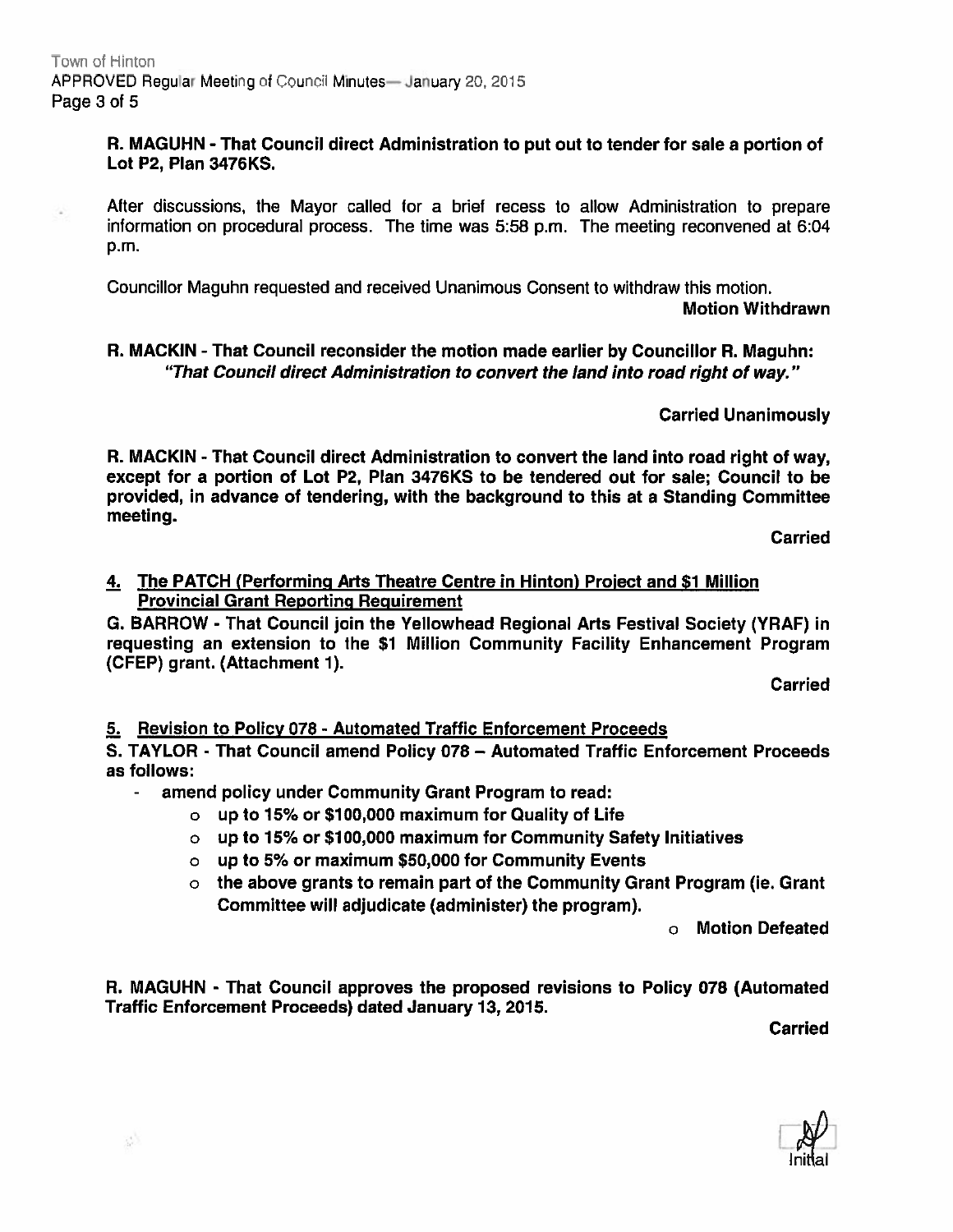## 6. 2015 Proposed Capital / Project Budget

R. MAGUHN - That Council amend the proposed Capital/Project budget as follows:

- That the \$80,000 as designated in Line 3.0 be moved to the capital reserve fund "CR36 New Infrastructure".

Carried

M. YOUNG - That Council adopts the <sup>2015</sup> Proposed Capital!Project budget as attached in the amount of \$15,638,635 as amended.

Carried

### INFORMATION ITEMS

- 1. Council Information Package #1 previously circulated January 7, 2015
- 2. Council Information Package #2 previously circulated January 14, <sup>2015</sup>

## D. CURRIE - That Council Information Packages #1 and #2 be accepted for information.

Carried

### REPORTS FROM MAYOR. COUNCIL, TOWN MANAGER

### 1. Council Reporting (Training/Conferences/CEAC, Listening Teams, All Other Committees)

Councillors reported on the various committees, meetings and activities they attended since the last Regular Council meeting and what they <sup>p</sup>lan on attending in the coming weeks.

Mayor and Council passe<sup>d</sup> along their condolences to the family of Alex Galbraith, <sup>a</sup> former Hinton mayor, who passe<sup>d</sup> away on the weekend. Flags will be flown at half mast.

M. MICHAELS - That Council direct Administration to bring back <sup>a</sup> repor<sup>t</sup> to <sup>a</sup> Standing Committee meeting regarding automated traffic enforcement proceeds and the contract(s) with Global Traffic and the Province of Alberta; such repor<sup>t</sup> to include the <sup>2014</sup> statistics on infractions, locations, times, etc.; bring back repor<sup>t</sup> before the contract expires.

Carried

S. TAYLOR - That Council direct Administration to provide <sup>a</sup> repor<sup>t</sup> on vehicle replacement before next year's budget.

Carried

## 2. Town Manager Report

Town Manager Mike Schwirtz provided an update on administrative matters.